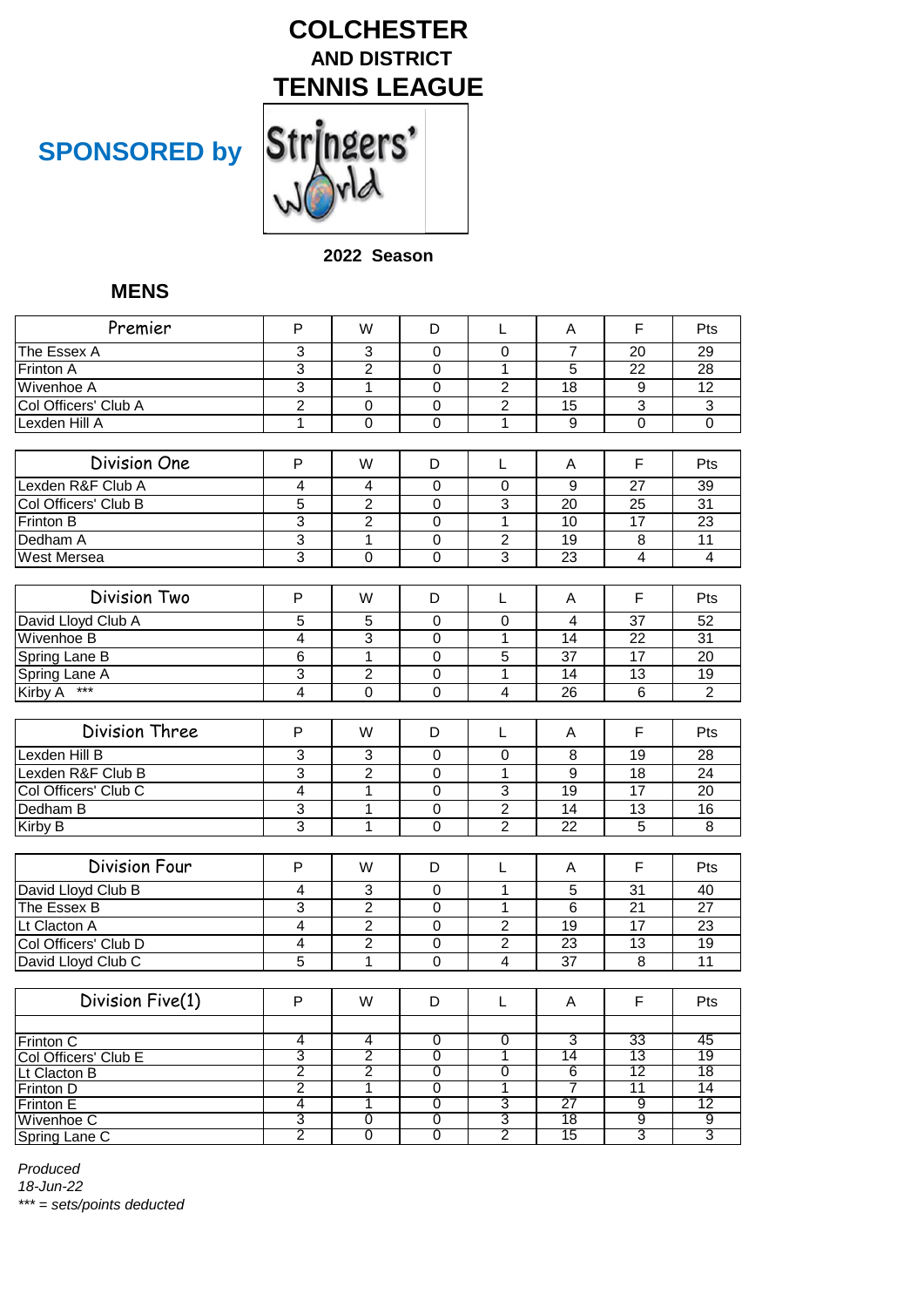



# **LADIES**

| Premier                           | P                       | W                                | D                             | Г                             | A               | F                     | Pts                   |
|-----------------------------------|-------------------------|----------------------------------|-------------------------------|-------------------------------|-----------------|-----------------------|-----------------------|
| The Essex A                       |                         | 3                                | $\mathbf 0$                   |                               |                 | 24                    | 33                    |
| Lexden R&F Club A                 | 3<br>3                  | $\overline{2}$                   | $\mathbf 0$                   | $\mathbf 0$<br>$\overline{1}$ | 3<br>9          | 18                    | $\overline{24}$       |
| Frinton A                         | 3                       | $\overline{2}$                   | $\mathbf 0$                   | 1                             | 12              | 15                    | 21                    |
| Lexden Hill A                     | 1                       | 0                                | 0                             | 1                             | 5               | 4                     | 4                     |
| Lexden R&F Club B                 | $\overline{\mathbf{4}}$ | $\mathbf 0$                      | $\mathbf 0$                   | 4                             | 34              | $\overline{2}$        | $\overline{2}$        |
|                                   |                         |                                  |                               |                               |                 |                       |                       |
| Division One                      | P                       | W                                | D                             | Г                             | A               | F                     | Pts                   |
| Wivenhoe A                        | 6                       | 4                                | 0                             | $\overline{2}$                | 25              | 29                    | 41                    |
| Kirby A                           | 4                       | 3                                | $\mathbf 0$                   | 1                             | $\overline{12}$ | 24                    | 33                    |
| Col Officers' Club A              | 4                       | $\overline{2}$                   | $\mathbf 0$                   | $\overline{2}$                | $\overline{20}$ | 16                    | $\overline{22}$       |
| The Essex B                       | 4                       | 1                                | $\mathbf 0$                   | $\overline{3}$                | $\overline{20}$ | 16                    | 19                    |
| Lexden Hill B                     | $\overline{2}$          | $\mathbf 0$                      | $\Omega$                      | $\overline{2}$                | $\overline{13}$ | 5                     | 5                     |
|                                   |                         |                                  |                               |                               |                 |                       |                       |
| Division Two                      | P                       | W                                | D                             | L                             | A               | F                     | Pts                   |
|                                   |                         |                                  |                               |                               | 3               | 33                    |                       |
| David Lloyd Club A<br>The Essex C | 4<br>4                  | 4<br>3                           | 0<br>$\mathbf 0$              | 0<br>$\mathbf{1}$             | 16 1/2          | 191/2                 | 45<br>281/2           |
| Lexden R&F Club C                 | $\overline{5}$          | $\overline{2}$                   | 1                             | $\overline{2}$                | 241/2           | 20 1/2                | 271/2                 |
| Dedham A                          | $\overline{4}$          | 1                                | 1                             | $\boldsymbol{2}$              | 22              | 14                    | 18                    |
| Lexden R&F Club D                 | 5                       | 0                                | $\mathbf 0$                   | 5                             | 33              | 12                    | $\overline{12}$       |
|                                   |                         |                                  |                               |                               |                 |                       |                       |
| Division Three                    | P                       | W                                | D                             | L                             | A               | F                     | <b>Pts</b>            |
| Frinton B                         | 4                       | 4                                | 0                             | 0                             | $\overline{2}$  | 34                    | 46                    |
| Lt Clacton A                      | 4                       | 3                                | $\mathbf 0$                   | $\mathbf{1}$                  | 11              | 25                    | 34                    |
| Spring Lane A                     | 4                       | $\overline{2}$                   | $\mathbf 0$                   | $\overline{2}$                | 15              | 21                    | $\overline{27}$       |
| Col Officers' Club B              | 3                       | 0                                | 0                             | $\ensuremath{\mathsf{3}}$     | 26              | 1                     | $\mathbf{1}$          |
| <b>West Mersea</b>                | $\overline{3}$          | $\mathbf 0$                      | $\mathbf 0$                   | 3                             | 27              | $\mathbf 0$           | $-8$                  |
|                                   |                         |                                  |                               |                               |                 |                       |                       |
| <b>Division Four</b>              | P                       | W                                | D                             | L                             | A               | F                     | Pts                   |
|                                   |                         |                                  |                               |                               |                 |                       |                       |
| The Essex D<br>Wivenhoe B         | 4<br>$\overline{4}$     | 3<br>$\overline{2}$              | 0<br>$\overline{0}$           | 1<br>$\overline{2}$           | 8<br>16         | 28<br>$\overline{20}$ | 37<br>$\overline{26}$ |
|                                   |                         |                                  |                               |                               |                 |                       |                       |
| Dedham B                          | $\overline{c}$<br>3     | $\overline{c}$<br>$\overline{2}$ | 0                             | 0                             | 5<br>15         | 13<br>$\overline{12}$ | 19                    |
| Spring Lane B<br>The Essex E      | $\overline{5}$          | $\overline{0}$                   | $\mathbf 0$<br>$\overline{0}$ | 1<br>$\overline{5}$           | $\overline{37}$ | 8                     | 18<br>8               |
|                                   |                         |                                  |                               |                               |                 |                       |                       |
| Division Five(1)                  | P                       | W                                | D                             | L                             | A               | F.                    | Pts                   |
|                                   |                         |                                  |                               |                               |                 |                       |                       |
| Frinton C                         | 4                       | 4                                | 0                             | 0                             | 12              | 24                    | 36                    |
| David Lloyd Club B                | 3                       | $\overline{2}$                   | 0                             | $\mathbf{1}$                  | 8               | 19                    | 25                    |
| Frinton D                         | 4                       | $\overline{2}$                   | $\boldsymbol{0}$              | $\overline{c}$                | 18              | 18                    | 24                    |
| Lt Clacton B                      | $\overline{4}$          | 1                                | $\overline{0}$                | $\overline{3}$                | $\overline{20}$ | 16                    | 19                    |
| Col Officers' Club C              | $\overline{4}$          | $\mathbf{1}$                     | $\overline{0}$                | $\overline{3}$                | $\overline{21}$ | 15                    | 18                    |
| David Lloyd Club C                | 4                       | $\overline{1}$                   | $\boldsymbol{0}$              | $\overline{3}$                | 27              | 9                     | $\overline{12}$       |
| Spring Lane C                     | 1                       | $\overline{1}$                   | $\overline{0}$                | $\overline{0}$                | $\overline{2}$  | $\overline{7}$        | 10                    |

*Produced 18-Jun-22 \*\*\* = sets/points deducted*